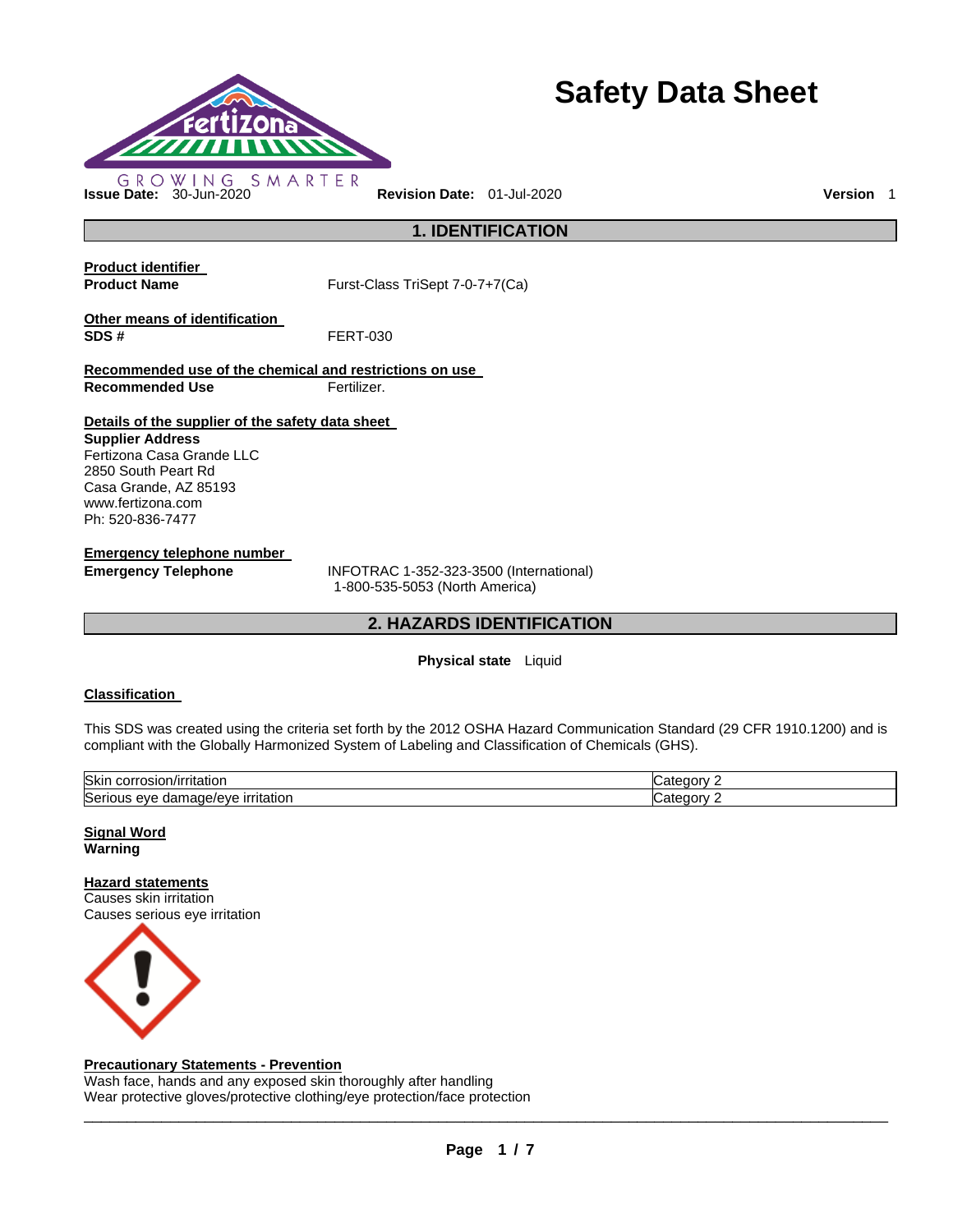### **Precautionary Statements - Response**

IF IN EYES: Rinse cautiously with water for several minutes. Remove contact lenses, if present and easy to do. Continue rinsing If eye irritation persists: Get medical advice/attention IF ON SKIN: Wash with plenty of water and soap Take off contaminated clothing and wash before reuse If skin irritation occurs: Get medical advice/attention

\_\_\_\_\_\_\_\_\_\_\_\_\_\_\_\_\_\_\_\_\_\_\_\_\_\_\_\_\_\_\_\_\_\_\_\_\_\_\_\_\_\_\_\_\_\_\_\_\_\_\_\_\_\_\_\_\_\_\_\_\_\_\_\_\_\_\_\_\_\_\_\_\_\_\_\_\_\_\_\_\_\_\_\_\_\_\_\_\_\_\_\_\_

### **3. COMPOSITION/INFORMATION ON INGREDIENTS**

| <b>Chemical Nature</b> |  |
|------------------------|--|

**Chemical Nature** Derived from Calcium nitrate and potassium hydroxide. Please see products label for more info.

### **4. FIRST AID MEASURES**

### **Description of first aid measures**

| <b>Eye Contact</b>                                                         | Immediately flush with plenty of water. After initial flushing, remove any contact lenses and<br>continue flushing for at least 15 minutes. If eye irritation persists: Get medical<br>advice/attention. |  |
|----------------------------------------------------------------------------|----------------------------------------------------------------------------------------------------------------------------------------------------------------------------------------------------------|--|
| <b>Skin Contact</b>                                                        | Wash off immediately with soap and plenty of water while removing all contaminated<br>clothes and shoes. If skin irritation persists, call a physician.                                                  |  |
| <b>Inhalation</b>                                                          | Remove exposed individual(s) to fresh air for 20 minutes. Consult a physician/poison center<br>if individual's condition declines or if symptoms persist.                                                |  |
| Ingestion                                                                  | Rinse mouth. Do NOT induce vomiting. Drink 1 or 2 glasses of water. Never give anything<br>by mouth to an unconscious person. Call a poison center or doctor/physician if you feel<br>unwell.            |  |
| Most important symptoms and effects, both acute and delayed                |                                                                                                                                                                                                          |  |
| <b>Symptoms</b>                                                            | Causes serious eye irritation. Causes skin irritation. May cause nausea, vomiting, stomach<br>ache, and diarrhea.                                                                                        |  |
| Indication of any immediate medical attention and special treatment needed |                                                                                                                                                                                                          |  |
|                                                                            |                                                                                                                                                                                                          |  |

**Notes to Physician Treat symptomatically.** 

### **5. FIRE-FIGHTING MEASURES**

### **Suitable Extinguishing Media**

Use extinguishing measures that are appropriate to local circumstances and the surrounding environment.

### **Unsuitable Extinguishing Media** Not determined.

### **Specific Hazards Arising from the Chemical**

Product is not flammable or combustible.

### **Protective equipment and precautions for firefighters**

As in any fire, wear self-contained breathing apparatus pressure-demand, MSHA/NIOSH (approved or equivalent) and full protective gear.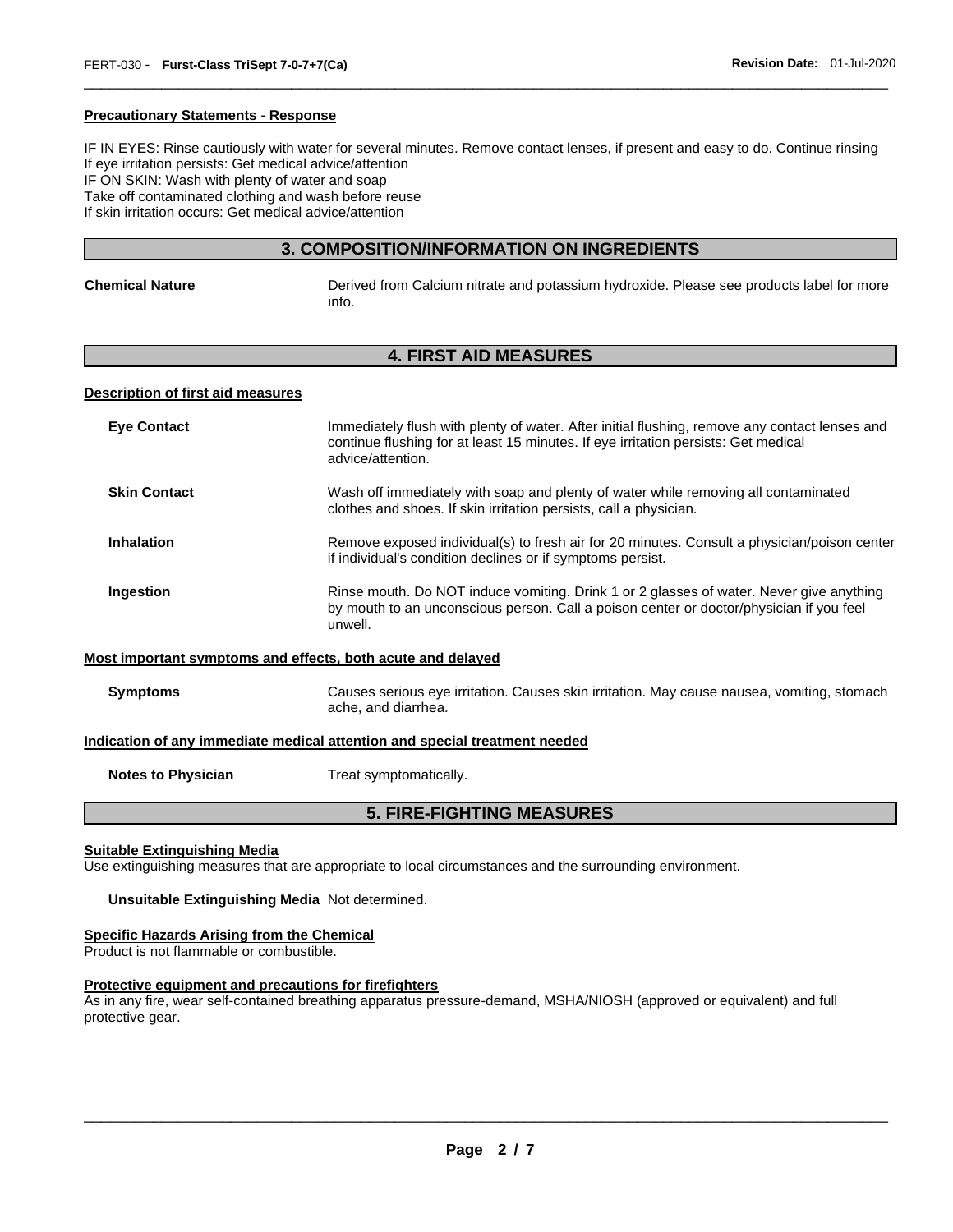|                                                                       | <b>6. ACCIDENTAL RELEASE MEASURES</b>                                                                                                                                                                                                                                                                            |  |  |
|-----------------------------------------------------------------------|------------------------------------------------------------------------------------------------------------------------------------------------------------------------------------------------------------------------------------------------------------------------------------------------------------------|--|--|
|                                                                       | Personal precautions, protective equipment and emergency procedures                                                                                                                                                                                                                                              |  |  |
| <b>Personal Precautions</b>                                           | Use personal protective equipment as required.                                                                                                                                                                                                                                                                   |  |  |
| <b>Environmental precautions</b>                                      |                                                                                                                                                                                                                                                                                                                  |  |  |
| <b>Environmental precautions</b>                                      | See Section 12 for additional Ecological Information.                                                                                                                                                                                                                                                            |  |  |
| Methods and material for containment and cleaning up                  |                                                                                                                                                                                                                                                                                                                  |  |  |
| <b>Methods for Containment</b>                                        | Prevent further leakage or spillage if safe to do so. Soak up and contain spill with an<br>absorbent material.                                                                                                                                                                                                   |  |  |
| <b>Methods for Clean-Up</b>                                           | Reclaim where possible. Sweep up and shovel into suitable containers for disposal.                                                                                                                                                                                                                               |  |  |
|                                                                       | 7. HANDLING AND STORAGE                                                                                                                                                                                                                                                                                          |  |  |
| <b>Precautions for safe handling</b>                                  |                                                                                                                                                                                                                                                                                                                  |  |  |
| <b>Advice on Safe Handling</b>                                        | Handle in accordance with good industrial hygiene and safety practice. Wear appropriate<br>personal protective equipment. Wash face, hands and any exposed skin thoroughly after<br>handling. Avoid contact with skin, eyes or clothing. Avoid breathing vapors or mists. Use<br>only with adequate ventilation. |  |  |
| Conditions for safe storage, including any incompatibilities          |                                                                                                                                                                                                                                                                                                                  |  |  |
| <b>Storage Conditions</b>                                             | Keep containers tightly closed in a dry, cool and well-ventilated place. Store at<br>temperatures above 32°F.                                                                                                                                                                                                    |  |  |
| <b>Incompatible Materials</b>                                         | Strong oxidizing agents. Strong acids. Strong bases. Aluminum alloys. Copper alloys.<br>Galvanized metal.                                                                                                                                                                                                        |  |  |
|                                                                       | 8. EXPOSURE CONTROLS/PERSONAL PROTECTION                                                                                                                                                                                                                                                                         |  |  |
| <b>Exposure Guidelines</b>                                            | This product, as supplied, does not contain any hazardous materials with occupational<br>exposure limits established by the region specific regulatory bodies                                                                                                                                                    |  |  |
| <b>Appropriate engineering controls</b>                               |                                                                                                                                                                                                                                                                                                                  |  |  |
| <b>Engineering Controls</b>                                           | Apply technical measures to comply with the occupational exposure limits. Maintain eye<br>wash fountain and quick-drench facilities in work area.                                                                                                                                                                |  |  |
| Individual protection measures, such as personal protective equipment |                                                                                                                                                                                                                                                                                                                  |  |  |
| <b>Eye/Face Protection</b>                                            | Wear eye/face protection. Refer to 29 CFR 1910.133 for eye and face protection<br>regulations.                                                                                                                                                                                                                   |  |  |
| <b>Skin and Body Protection</b>                                       | Wear protective gloves and protective clothing. Reference Wiley's "Quick Selection Guide<br>to Chemical Protective Clothing". Refer to 29 CFR 1910.138 for appropriate skin and body<br>protection.                                                                                                              |  |  |
| <b>Respiratory Protection</b>                                         | If necessary, wear a MSHA/NIOSH-approved respirator. Refer to 29 CFR 1910.134 for<br>respiratory protection requirements.                                                                                                                                                                                        |  |  |

\_\_\_\_\_\_\_\_\_\_\_\_\_\_\_\_\_\_\_\_\_\_\_\_\_\_\_\_\_\_\_\_\_\_\_\_\_\_\_\_\_\_\_\_\_\_\_\_\_\_\_\_\_\_\_\_\_\_\_\_\_\_\_\_\_\_\_\_\_\_\_\_\_\_\_\_\_\_\_\_\_\_\_\_\_\_\_\_\_\_\_\_\_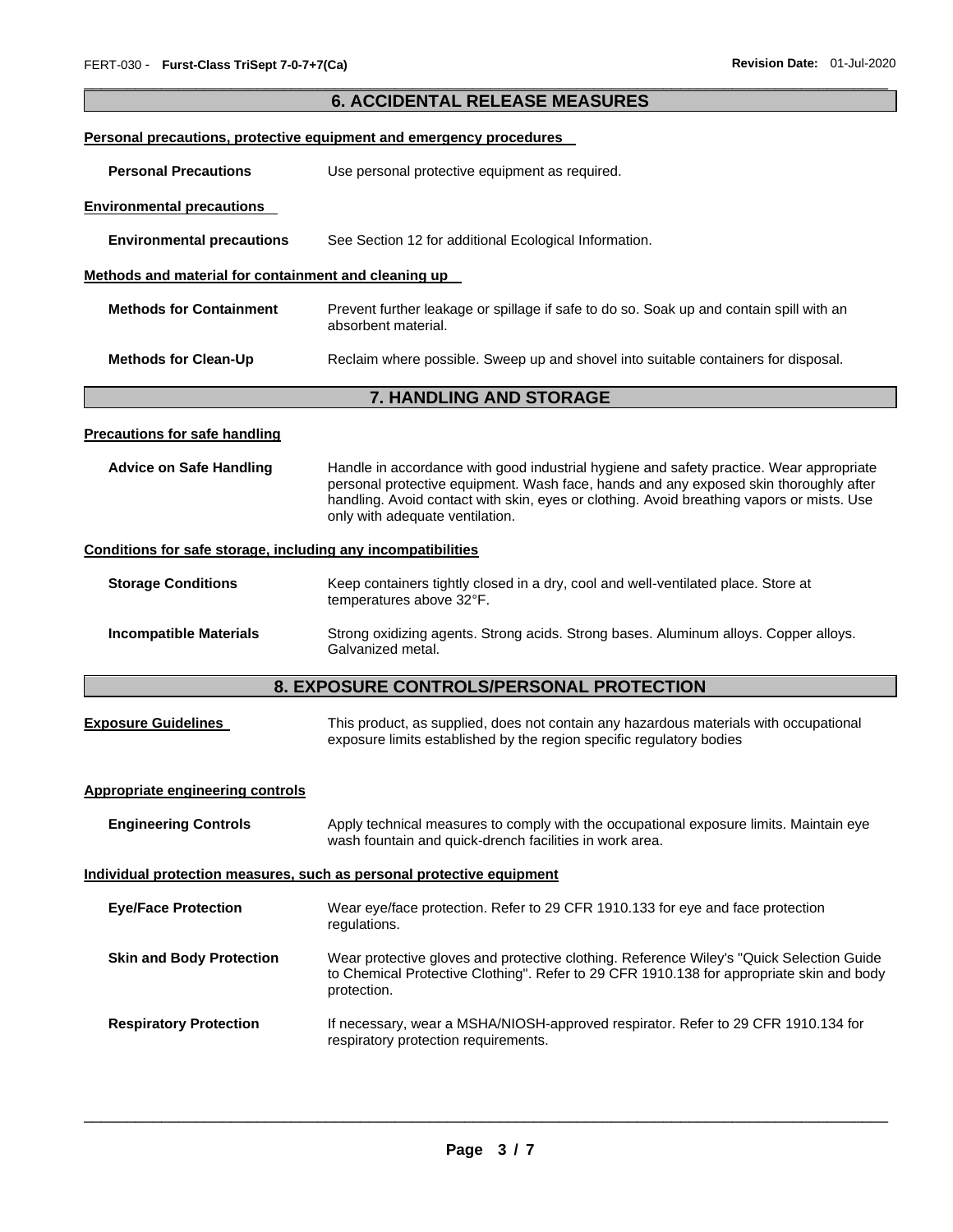\_\_\_\_\_\_\_\_\_\_\_\_\_\_\_\_\_\_\_\_\_\_\_\_\_\_\_\_\_\_\_\_\_\_\_\_\_\_\_\_\_\_\_\_\_\_\_\_\_\_\_\_\_\_\_\_\_\_\_\_\_\_\_\_\_\_\_\_\_\_\_\_\_\_\_\_\_\_\_\_\_\_\_\_\_\_\_\_\_\_\_\_\_ **General Hygiene Considerations** Avoid contact with skin, eyes and clothing. After handling this product, wash hands before eating, drinking, or smoking. If contact occurs, remove contaminated clothing. If needed, take first aid action shown on section 4 of this SDS. Launder contaminated clothing before reuse.

### **9. PHYSICAL AND CHEMICAL PROPERTIES**

### **Information on basic physical and chemical properties**

| <b>Physical state</b>                     | Liquid           |                       |                |
|-------------------------------------------|------------------|-----------------------|----------------|
| Appearance                                | Not determined   | Odor                  | Not determined |
| Color                                     | Not determined   | <b>Odor Threshold</b> | Not determined |
| <b>Property</b>                           | <b>Values</b>    | Remarks • Method      |                |
| рH                                        | Not determined   |                       |                |
| Melting point / freezing point            | Not determined   |                       |                |
| Boiling point / boiling range             | Not determined   |                       |                |
| <b>Flash point</b>                        | Not determined   |                       |                |
| <b>Evaporation Rate</b>                   | Not determined   |                       |                |
| Flammability (Solid, Gas)                 | Not determined   |                       |                |
| <b>Flammability Limit in Air</b>          |                  |                       |                |
| Upper flammability or explosive<br>limits | Not determined   |                       |                |
| Lower flammability or explosive           | Not determined   |                       |                |
| limits                                    |                  |                       |                |
| Vapor Pressure                            | Not determined   |                       |                |
| <b>Vapor Density</b>                      | Not determined   |                       |                |
| <b>Relative Density</b>                   | Not determined   |                       |                |
| <b>Water Solubility</b>                   | Soluble in water |                       |                |
| Solubility in other solvents              | Not determined   |                       |                |
| <b>Partition Coefficient</b>              | Not determined   |                       |                |
| <b>Autoignition temperature</b>           | Not determined   |                       |                |
| <b>Decomposition temperature</b>          | Not determined   |                       |                |
| <b>Kinematic viscosity</b>                | Not determined   |                       |                |
| <b>Dynamic Viscosity</b>                  | Not determined   |                       |                |
| <b>Explosive Properties</b>               | Not determined   |                       |                |
| <b>Oxidizing Properties</b>               | Not determined   |                       |                |
|                                           |                  |                       |                |

### **Other information**

**Liquid Density** 11.58 lbs/gal @ 68°F

## **10. STABILITY AND REACTIVITY**

#### **Reactivity**

Not reactive under normal conditions.

### **Chemical stability**

Stable under recommended storage conditions.

### **Possibility of hazardous reactions**

None under normal processing.

### **Conditions to Avoid**

Keep out of reach of children.

### **Incompatible materials**

Strong oxidizing agents. Strong acids. Strong bases. Aluminum alloys. Copper alloys. Galvanized metal.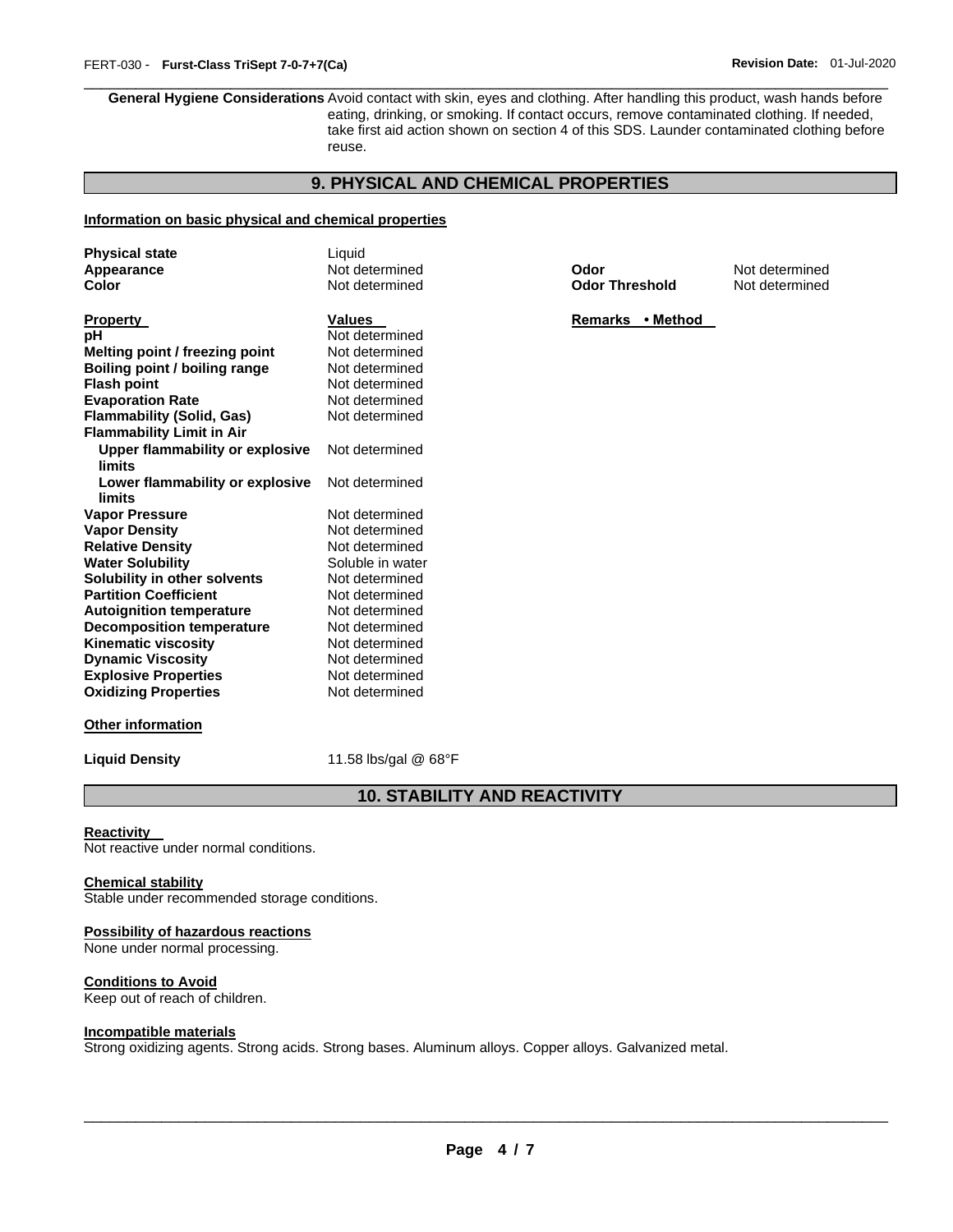### **Hazardous decomposition products**

Calcium oxides.

### **11. TOXICOLOGICAL INFORMATION**

\_\_\_\_\_\_\_\_\_\_\_\_\_\_\_\_\_\_\_\_\_\_\_\_\_\_\_\_\_\_\_\_\_\_\_\_\_\_\_\_\_\_\_\_\_\_\_\_\_\_\_\_\_\_\_\_\_\_\_\_\_\_\_\_\_\_\_\_\_\_\_\_\_\_\_\_\_\_\_\_\_\_\_\_\_\_\_\_\_\_\_\_\_

### **Information on likely routes of exposure**

| <b>Product Information</b>                    |                                                                                                                                              |  |  |
|-----------------------------------------------|----------------------------------------------------------------------------------------------------------------------------------------------|--|--|
| <b>Eye Contact</b>                            | Causes serious eye irritation.                                                                                                               |  |  |
| <b>Skin Contact</b>                           | Causes skin irritation.                                                                                                                      |  |  |
| <b>Inhalation</b>                             | Do not inhale.                                                                                                                               |  |  |
| Ingestion                                     | May cause nausea, vomiting, stomach ache, and diarrhea.                                                                                      |  |  |
| <b>Component Information</b><br>Not available |                                                                                                                                              |  |  |
|                                               | Symptoms related to the physical, chemical and toxicological characteristics                                                                 |  |  |
| <b>Symptoms</b>                               | Please see section 4 of this SDS for symptoms.                                                                                               |  |  |
|                                               | Delayed and immediate effects as well as chronic effects from short and long-term exposure                                                   |  |  |
| Carcinogenicity                               | Based on the information provided, this product does not contain any carcinogens or<br>potential carcinogens as listed by OSHA, IARC or NTP. |  |  |
| <b>Numerical measures of toxicity</b>         |                                                                                                                                              |  |  |

**The following values are calculated based on chapter 3.1 of the GHS document** No values to calculate.

### **12. ECOLOGICAL INFORMATION**

### **Ecotoxicity**

An environmental hazard cannot be excluded in the event of unprofessional handling or disposal.

### **Component Information**

Not available

### **Persistence/Degradability**

Not determined.

### **Bioaccumulation** There is no data for this product.

# **Mobility**

Not determined

# **Other Adverse Effects**

Not determined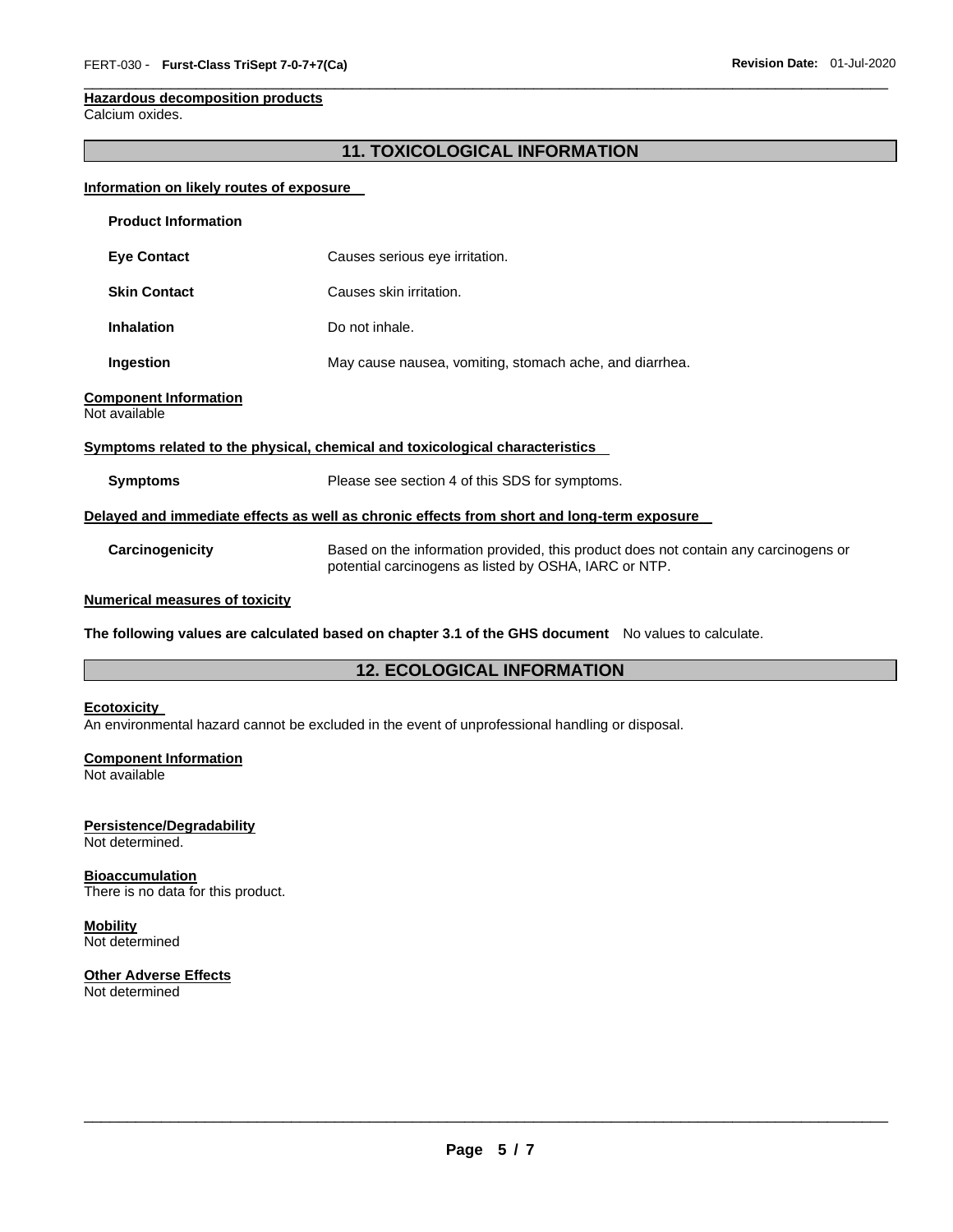### \_\_\_\_\_\_\_\_\_\_\_\_\_\_\_\_\_\_\_\_\_\_\_\_\_\_\_\_\_\_\_\_\_\_\_\_\_\_\_\_\_\_\_\_\_\_\_\_\_\_\_\_\_\_\_\_\_\_\_\_\_\_\_\_\_\_\_\_\_\_\_\_\_\_\_\_\_\_\_\_\_\_\_\_\_\_\_\_\_\_\_\_\_ **13. DISPOSAL CONSIDERATIONS**

### **Waste Treatment Methods**

| <b>Disposal of Wastes</b>        | Disposal should be in accordance with applicable regional, national and local laws and<br>regulations.                         |  |
|----------------------------------|--------------------------------------------------------------------------------------------------------------------------------|--|
| <b>Contaminated Packaging</b>    | Disposal should be in accordance with applicable regional, national and local laws and<br>regulations.                         |  |
| <b>14. TRANSPORT INFORMATION</b> |                                                                                                                                |  |
| Note                             | Please see current shipping paper for most up to date shipping information, including<br>exemptions and special circumstances. |  |
| <u>DOT</u>                       | Not regulated                                                                                                                  |  |
| <b>ATAI</b>                      | Not regulated                                                                                                                  |  |
| <b>IMDG</b>                      | Not regulated                                                                                                                  |  |

**15. REGULATORY INFORMATION** 

### **International Inventories**

Not determined

### **US Federal Regulations**

### **CERCLA**

This material, as supplied, does not contain any substances regulated as hazardous substances under the Comprehensive Environmental Response Compensation and Liability Act (CERCLA) (40 CFR 302) or the Superfund Amendments and Reauthorization Act (SARA) (40 CFR 355).

### **SARA 313**

Section 313 of Title III of the Superfund Amendments and Reauthorization Act of 1986 (SARA). This product does not contain any chemicals which are subject to the reporting requirements of the Act and Title 40 of the Code of Federal Regulations, Part 372

### **CWA (Clean Water Act)**

This product does not contain any substances regulated as pollutants pursuant to the Clean Water Act (40 CFR 122.21 and 40 CFR 122.42)

### **US State Regulations**

### **California Proposition 65**

This product does not contain any Proposition 65 chemicals.

### **U.S. State Right-to-Know Regulations**

This product does not contain any substances regulated under applicable state right-to-know regulations